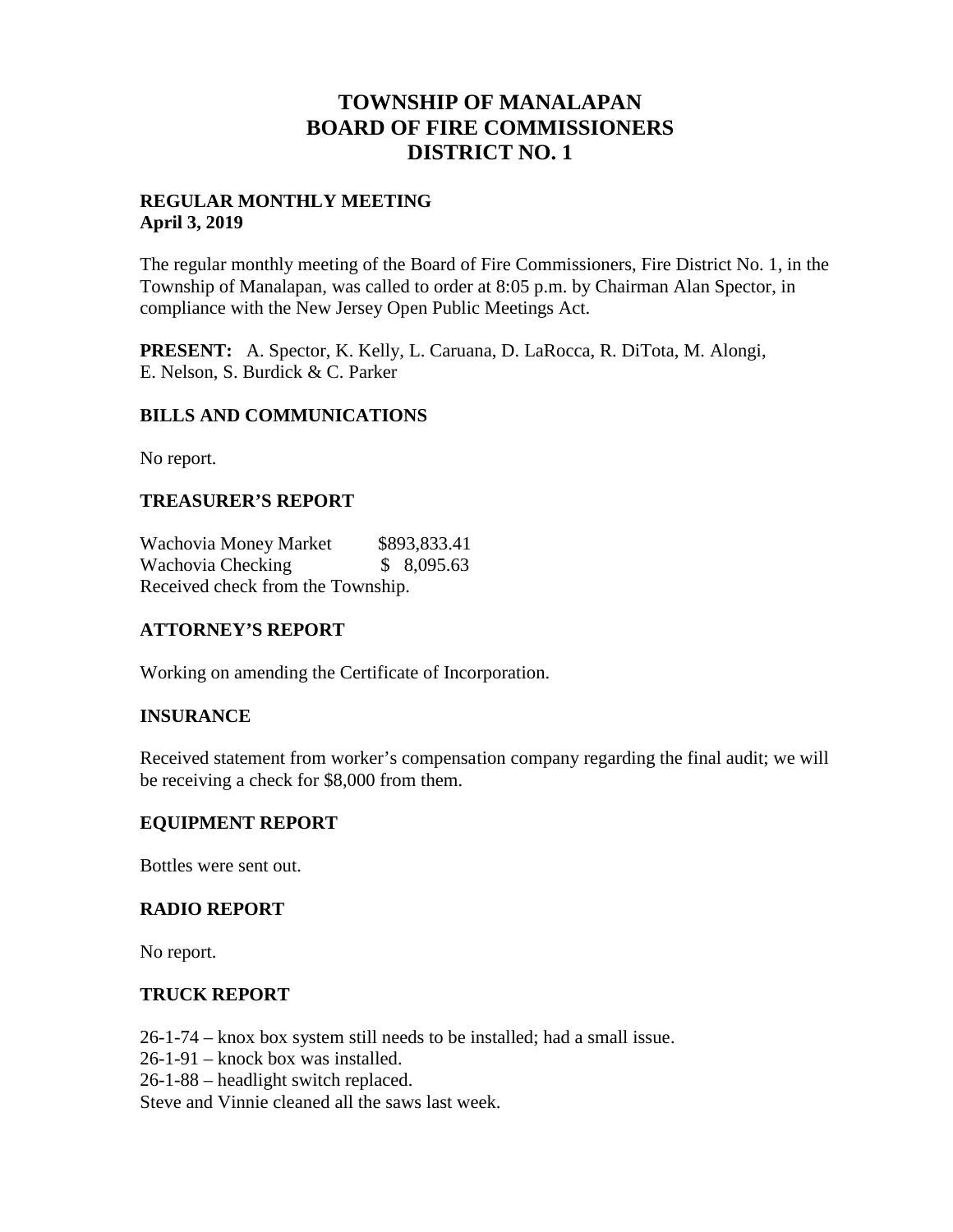# **CHIEF'S REPORT**

43 calls for the month of March. Modifying previous boot order.

# **MEMBERSHIP REPORT**

No report.

# **ASSOCIATION REPORT**

Painting and repairs have been made. Has information to order the tables for the Satellite. Attic stairs are in. Commissioner Spector to look into maintenance contract for the HVAC system.

# **TRUSTEES' REPORT**

No report.

# **OLD BUSINESS**

See attached.

#### **NEW BUSINESS**

Commissioner LaRocca made a motion to pay all vouchers; this was seconded by Commissioner Kelly. All voted aye.

Commissioner LaRocca made a motion for \$600 to purchase 3 all purpose blades; this was seconded by Commissioner Kelly. All voted aye.

Commissioner LaRocca made a motion for \$250 to purchase 5 pairs of binoculars; this was seconded by Commissioner Caruana. All voted aye.

Commissioner LaRocca made a motion for \$240 for Chief Alongi's iChief's membership dues; this was seconded by Commissioner Spector. All voted aye.

Commissioner LaRocca made a motion for \$1,050 to purchase 3 thermal imaging cameras; this was seconded by Commissioner Spector. All voted aye.

Commissioner LaRocca made a motion for \$200 to purchase chainsaw chains; this was seconded by Commissioner Kelly. All voted aye.

Commissioner LaRocca made a motion for \$2,100 to purchase a cutters edge saw; this was seconded by Commissioner Kelly. All voted aye.

Discussion held interior firefighter masks and regulators.

Meeting opened to the public at 8:32 p.m.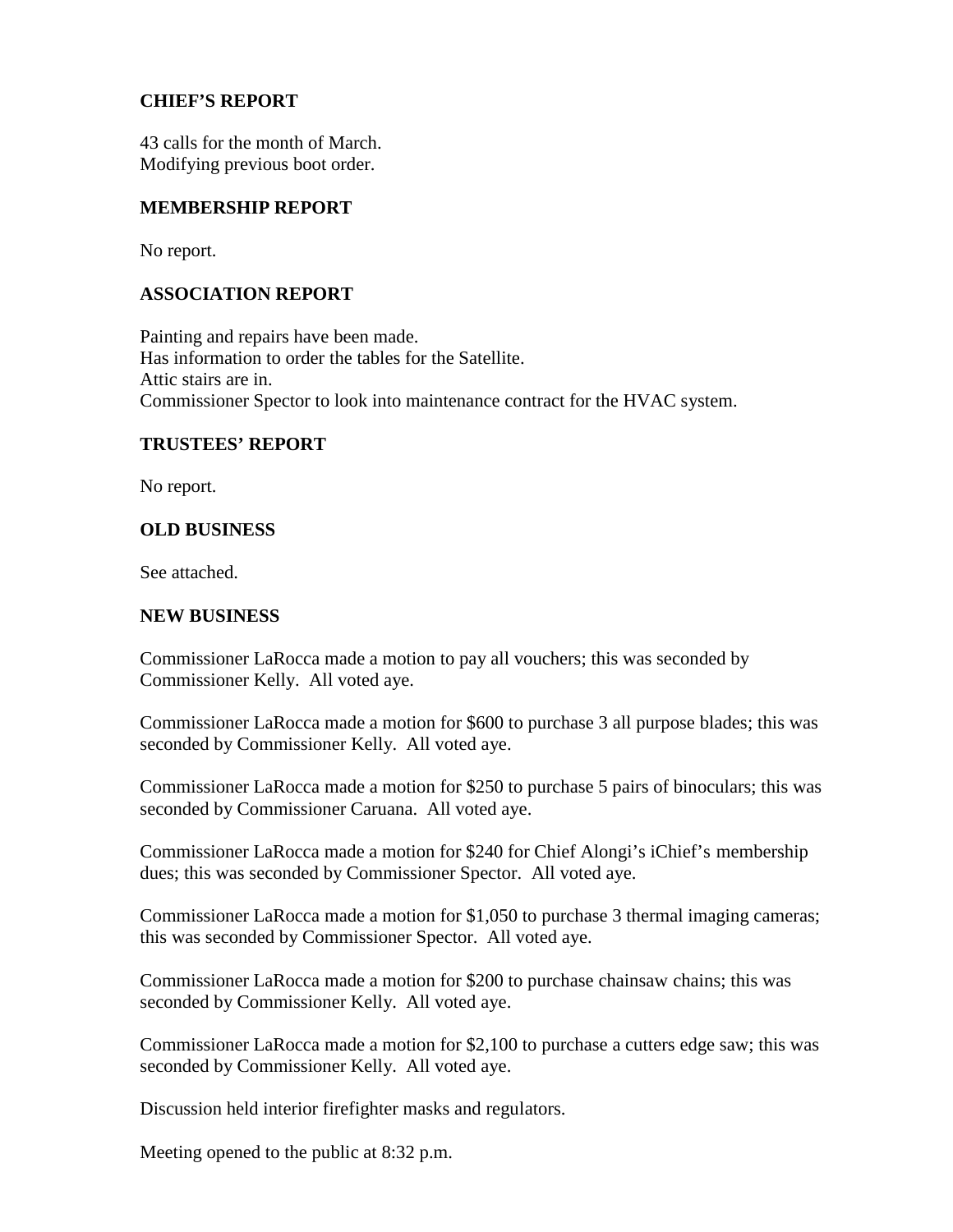A motion was made by Commissioner Spector to adjourn; it was seconded by Commissioner Kelly and all voted aye.

Meeting adjourned at 8:34 p.m.

Respectfully submitted, Kenneth Kelly, Clerk